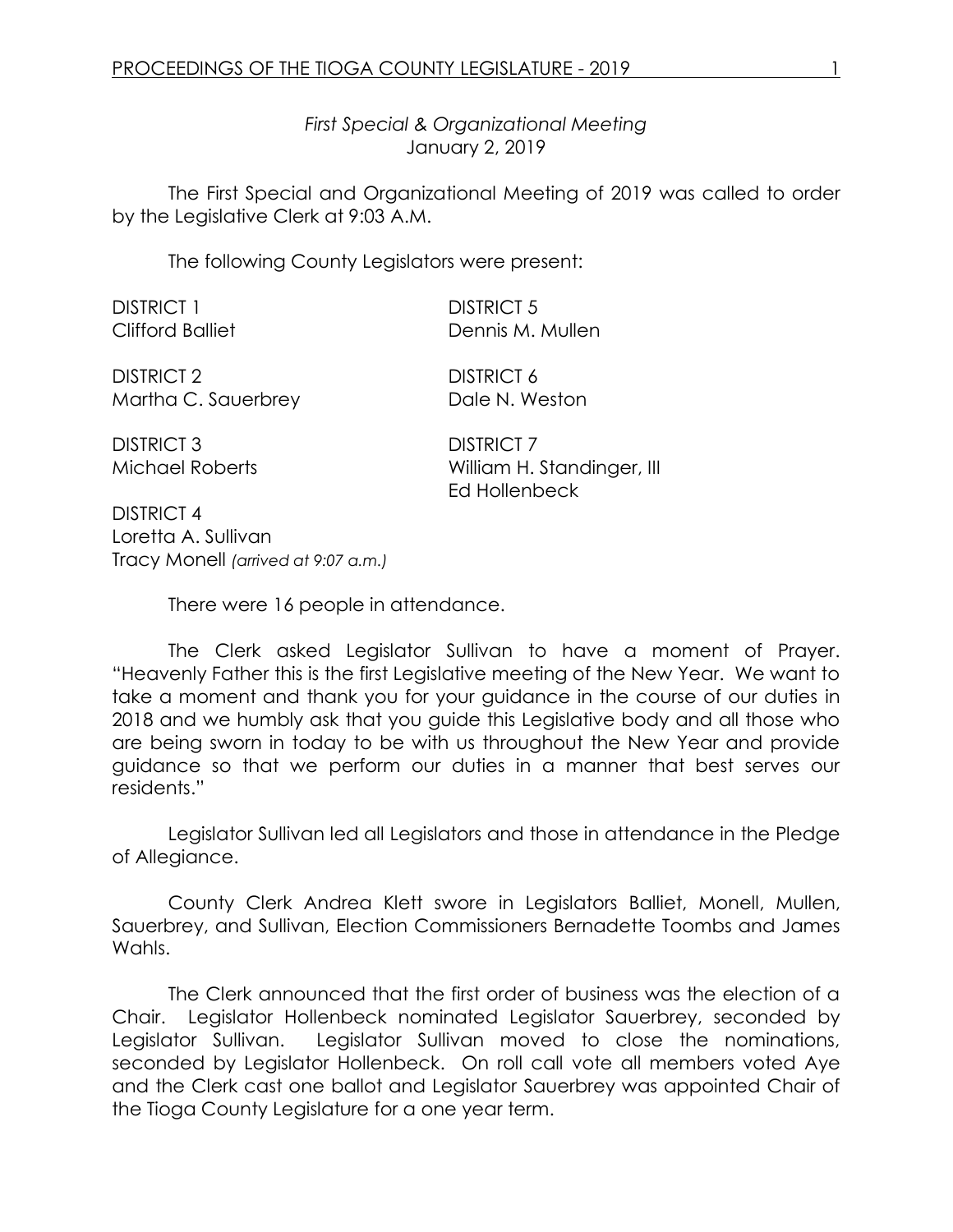County Clerk Andrea Klett swore Legislator Sauerbrey in as Chair of the Tioga County Legislature for 2019.

Chair Sauerbrey spoke. "First of all I want to thank the entire Legislature for their support and for appointing me as Chair of the Legislature. I want to thank also all of the Department Heads and all the employees of Tioga County, they are doing a great job in providing services to the residents. I just want to share that I will continue my commitment to do this job, that I will be on call 24-7 in any case of flooding or any kind of other issues that come up and I will continue to do that.

"We have survived quite a few challenges in the last few years and I suspect we will have more as we move forward. With the change in the State Legislature, I think that we are going to see some more progressive things come down the road and so we may be challenged in how we handle that and our decisions moving forward. Again, we have a great team here, everyone has a lot of talent. Thank you."

The Chair announced the next order of business is nominations for a First Deputy Chair. Legislator Sullivan nominated Legislator Hollenbeck, seconded by Legislator Mullen. Legislator Sullivan moved to close the nominations, seconded by Legislator Mullen. On roll call vote, all members voted Aye and the Chair cast one ballot and Legislator Hollenbeck was appointed First Deputy Chair of the Tioga County Legislature for a one-year term.

The Chair called for nominations for a Second Deputy Chair. Legislator Standinger nominated Legislator Weston, seconded by Legislator Mullen. Legislator Sullivan moved to close the nominations, seconded by Legislator Mullen. On roll call vote, all members voted Aye and the Chair cast one ballot and Legislator Weston was appointed Second Deputy Chair of the Tioga County Legislature for a one-year term.

County Clerk Andrea Klett swore in Legislators Hollenbeck and Weston as First and Second Deputy Chairs of the Tioga County Legislature for 2019.

The Chair called for nominations for County Attorney. Legislator Sullivan nominated Peter Dewind, seconded by Legislator Mullen. Legislator Sullivan moved to close the nominations, seconded by Legislator Mullen. On roll call vote all Legislators voted for Peter Dewind as County Attorney and the Chair cast one ballot and Peter Dewind was appointed County Attorney for a threeyear term.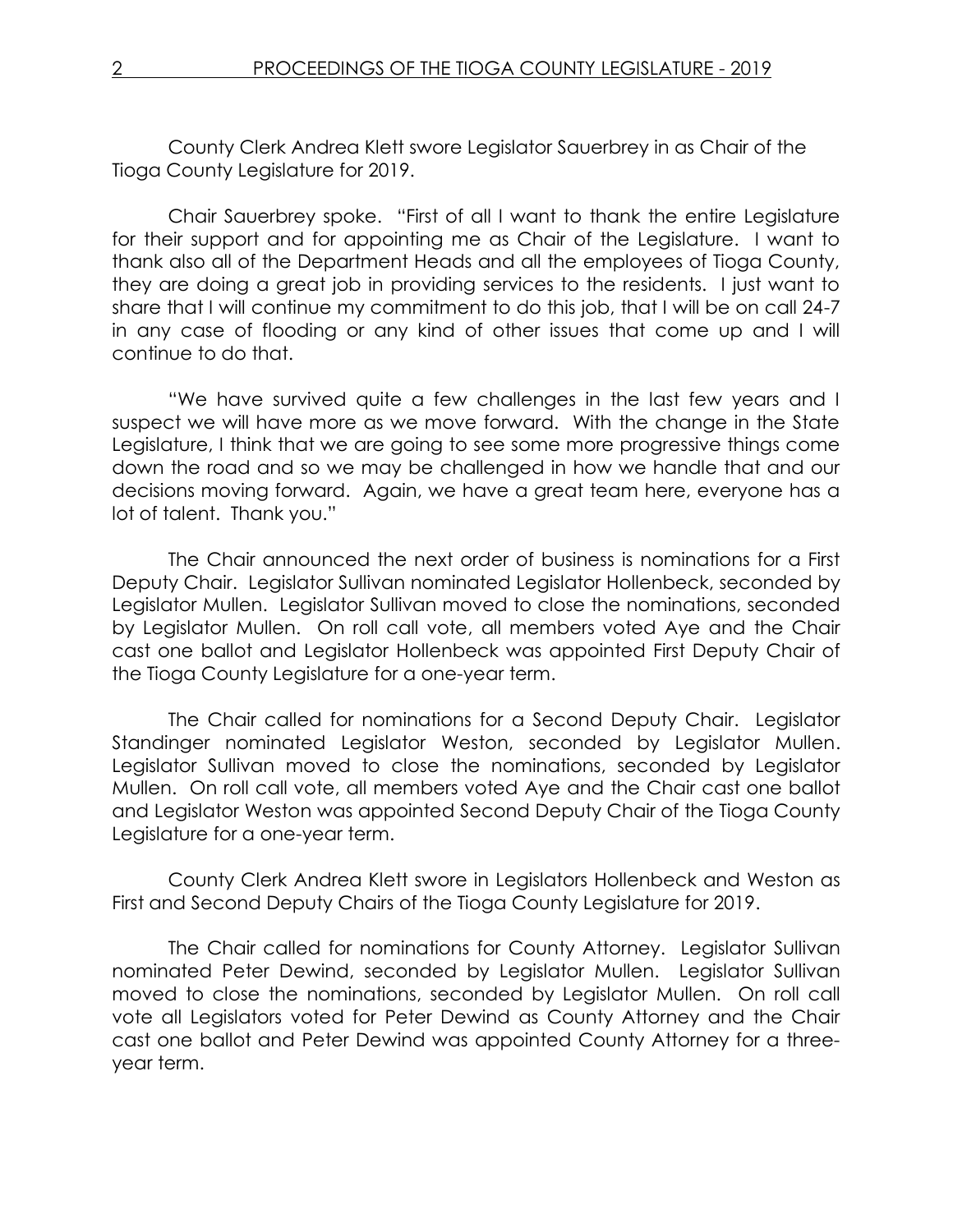Legislator Mullen spoke. "Peter has done a fantastic job and we were extremely lucky to find Peter after Judy retired. Thank you for the hard work and continuing to work hard for the County. Thank you for the hard work and it has been noted."

The Chair called for nominations for Legislative Clerk. Legislator Sullivan nominated Maureen Dougherty, seconded by Legislator Hollenbeck. Legislator Sullivan moved to close the nominations, seconded by Legislator Standinger. On roll call vote all Legislators voted for Maureen Dougherty as Legislative Clerk and the Chair cast one ballot and Maureen Dougherty was appointed Legislative Clerk for a three-year term.

The Chair called for nominations for Budget Officer. Legislator Sullivan nominated Rita Hollenbeck, seconded by Legislator Monell. Legislator Hollenbeck moved to close the nominations, seconded by Legislator Monell. On roll call vote all Legislators voted for Rita Hollenbeck as Budget Officer and the Chair cast one ballot and Rita Hollenbeck was appointed Budget Officer for a three-year term.

The Chair called for nominations for Public Defender. Legislator Standinger nominated George Awad, seconded by Legislator Weston. Legislator Hollenbeck moved to close the nominations, seconded by Legislator Mullen. On roll call vote all Legislators voted for George Awad as Public Defender and the Chair cast one ballot and George Awad was appointed Public Defender for a three-year term.

County Clerk Andrea Klett swore in Peter Dewind, County Attorney, Maureen Dougherty, Legislative Clerk, Rita Hollenbeck, Budget Officer, and George Awa0028d, Public Defender for three-year terms.

The Chair called for nominations for Public Information Officer. Legislator Sullivan nominated Douglas Barton, seconded by Legislator Standinger. Legislator Weston moved to close the nominations, seconded by Legislator Mullen. On roll call vote all Legislators voted for Douglas Barton as Public Information Officer, and the Chair cast one ballot and Douglas Barton was appointed Public Information Officer for a one year term.

The Chair called for nominations for Republican Majority Leader. Legislator Sullivan nominated Legislator Michael Roberts, seconded by Legislator Hollenbeck. Legislator Weston moved to close the nominations, seconded by Legislator Mullen. On roll call vote all Legislators voted for Legislator Michael Roberts as Republican Majority Leader, and the Chair cast one ballot and Legislator Michael Roberts was appointed Republican Majority Leader for a one year term.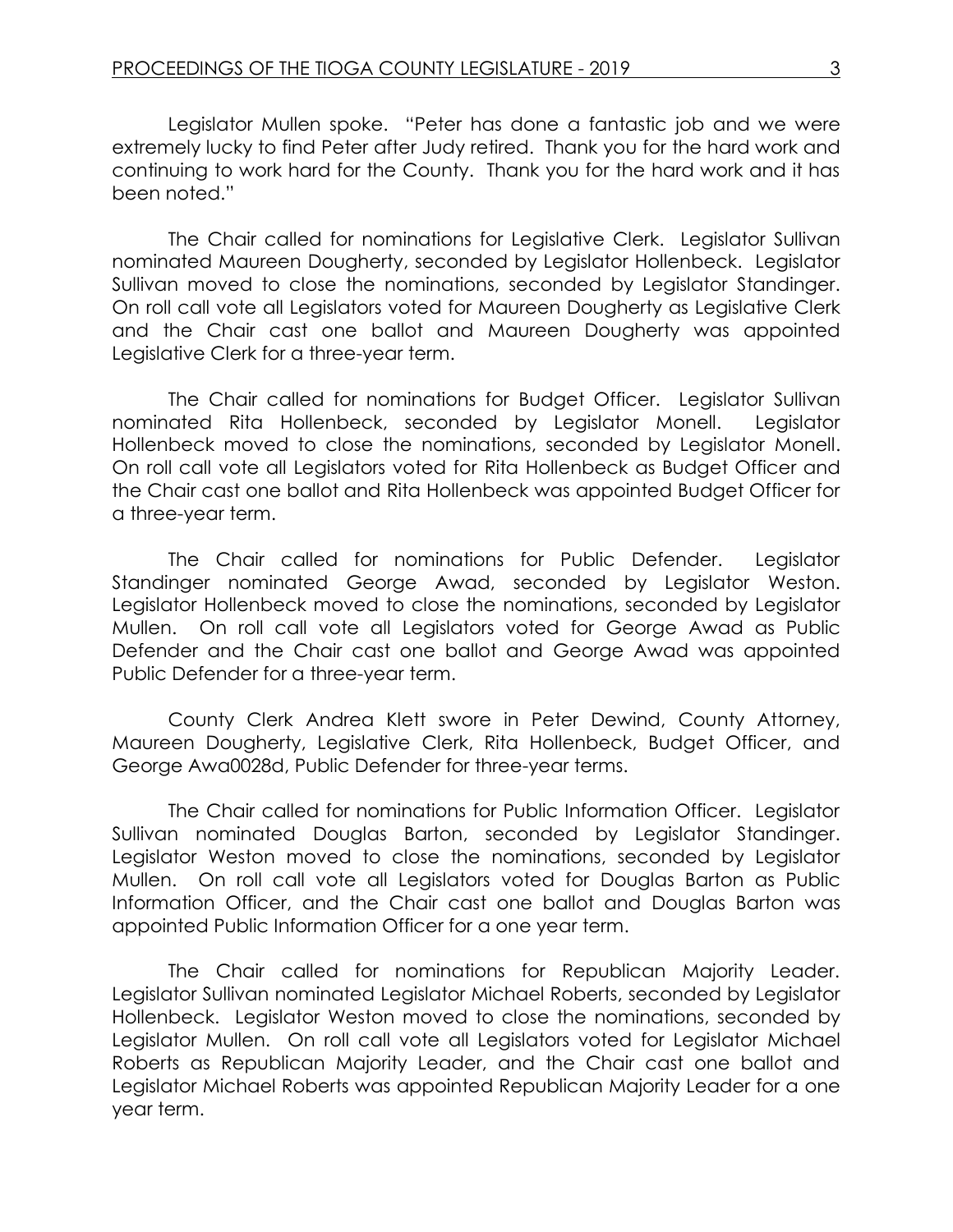Chair Sauerbrey asked if there were any disclosures to be made.

Legislator Sullivan stated, "I have nothing to disclose."

Legislator Weston stated, "I have nothing to disclose."

Legislator Balliet stated, "I have nothing to disclose."

Legislator Hollenbeck stated, "I have nothing to disclose."

Legislator Monell stated, "I have nothing to disclose."

Legislator Mullen stated, "I have nothing to disclose."

Legislator Sauerbrey stated, "I have nothing to disclose."

Legislator Roberts stated, "I have nothing to disclose."

Legislator Standinger stated, "I have nothing to disclose."

Legislator Monell moved for the adoption of the following resolution, seconded by Legislator Hollenbeck.

REFERRED TO: LEGISLATIVE WORKSESSION COMMITTEE

RESOLUTION NO. 1–19 *TRIPS AUTHORIZED*

RESOLVED: That the Chair and the Clerk of the County Legislature, the County Attorney, and County Legislators be, and they hereby are, authorized to make such trips as their duties may require and that their actual and necessary expenses for travel, meals and lodging incurred on such trips be a County charge.

ROLL CALL VOTE Yes – Legislators Sullivan, Weston, Balliet, Hollenbeck, Monell, Mullen, Sauerbrey, Roberts and Standinger.

No – None.

Absent – None.

RESOLUTION ADOPTED.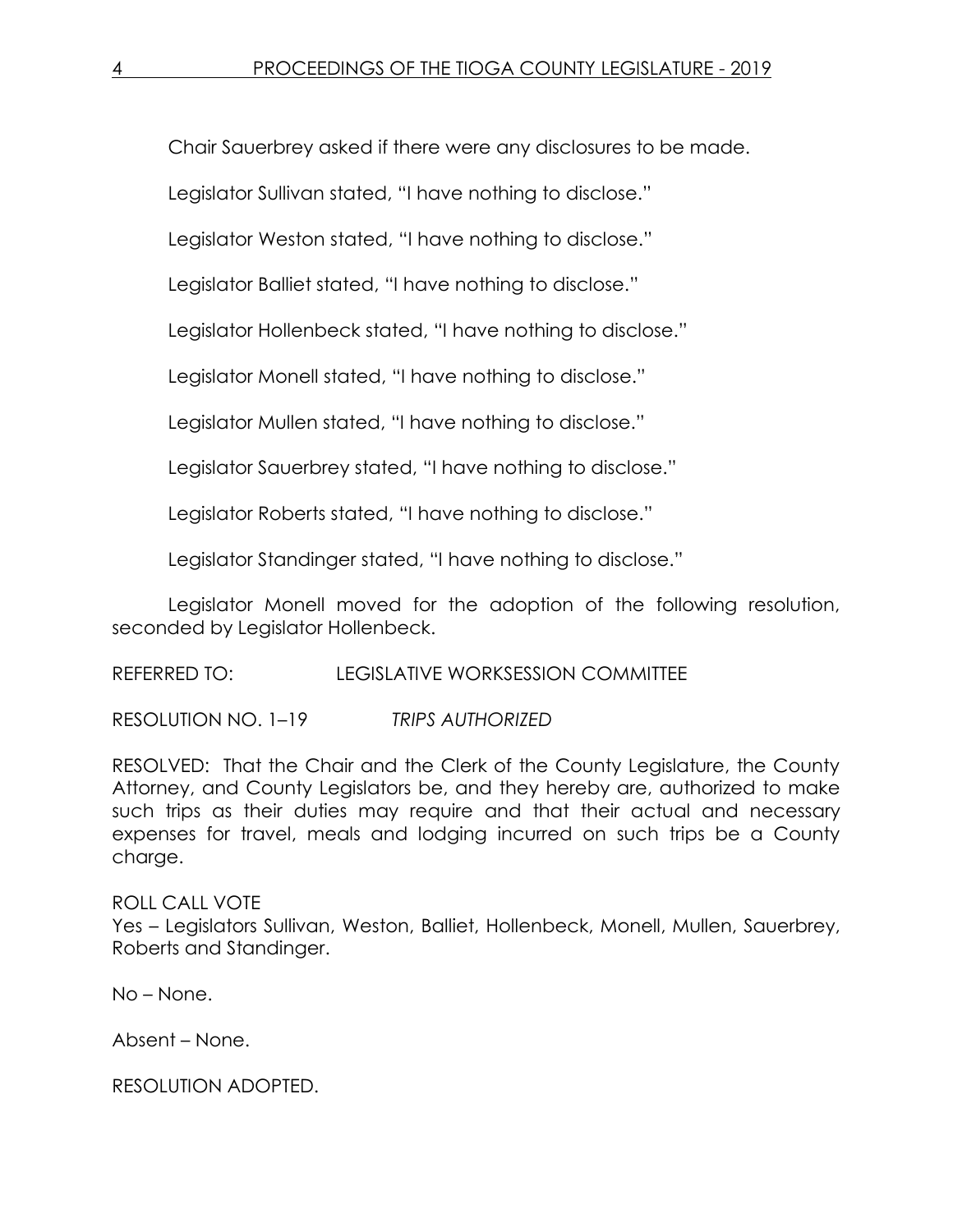Legislator Monell moved for the adoption of the following resolution, seconded by Legislator Hollenbeck.

| REFERRED TO:        | <b>FINANCE COMMITTEE</b>                              |
|---------------------|-------------------------------------------------------|
| RESOLUTION NO. 2-19 | <b>DESIGNATION OF OFFICIAL</b><br><b>DEPOSITORIES</b> |

RESOLVED: That, pursuant to the powers vested in this Legislature by Section 212 of the County Law, as amended, the following Banks within New York State be, and they hereby are designated as depositories for the deposit of all monies received by the County Treasurer, to an amount not to exceed the sum set opposite the name of each Bank as follows:

| JP Morgan Chase Bank                  | \$30,000,000 |
|---------------------------------------|--------------|
| Chemung Canal Trust Company           | \$30,000,000 |
| Citizens Bank, N.A.                   | \$30,000,000 |
| Community Bank, N.A.                  | \$30,000,000 |
| First Niagara Bank, N.A.              | \$30,000,000 |
| M&T Bank                              | \$30,000,000 |
| Tioga State Bank                      | \$30,000,000 |
| National Bank and Trust Company, N.A. | \$30,000,000 |
| M&T Securities, Inc.                  | \$30,000,000 |

ROLL CALL VOTE Yes – Legislators Sullivan, Weston, Balliet, Hollenbeck, Monell, Mullen, Sauerbrey, Roberts and Standinger.

No – None.

Absent – None.

RESOLUTION ADOPTED.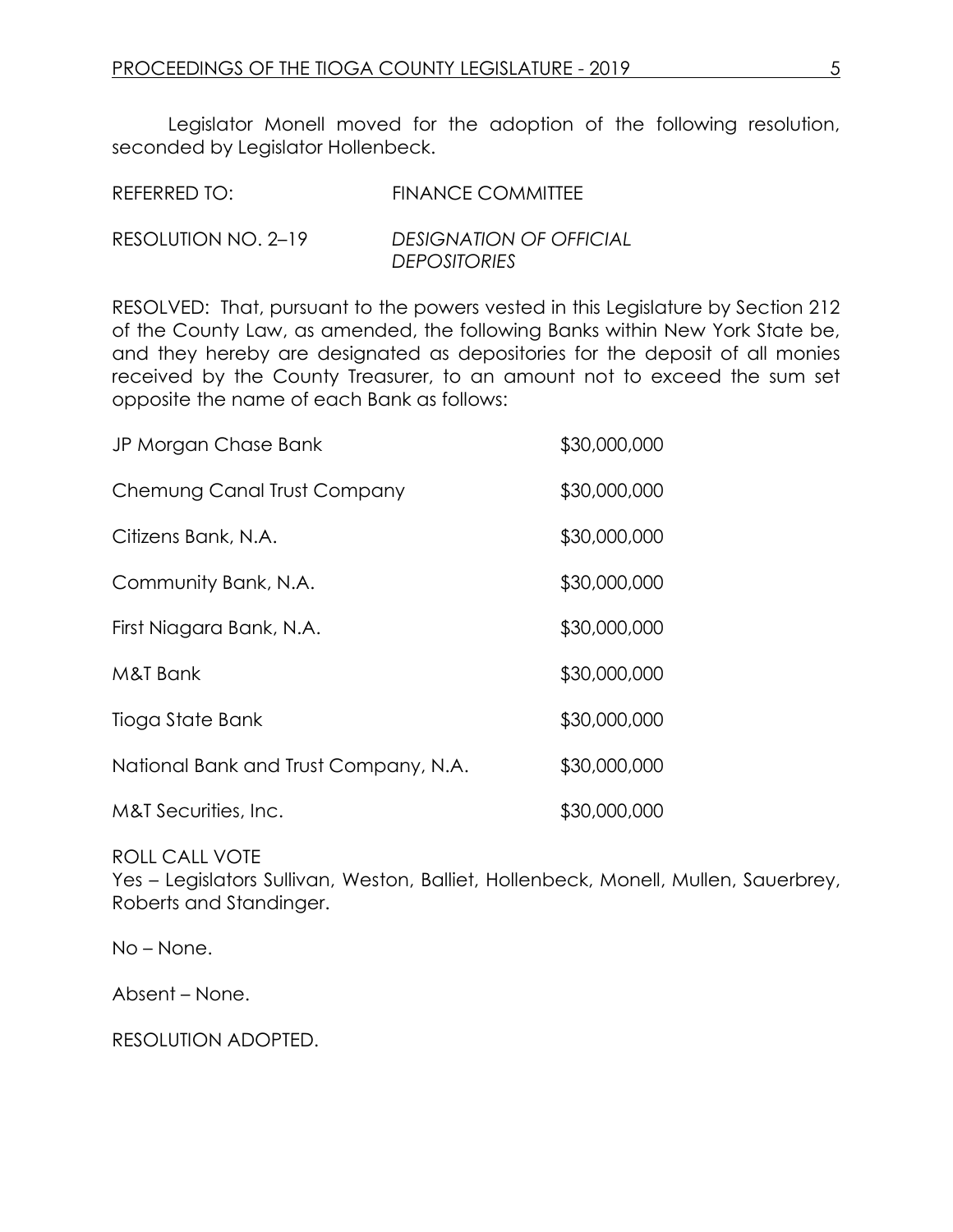Legislator Sullivan moved for the adoption of the following resolution, seconded by Legislator Weston.

REFERRED TO: LEGISLATIVE WORKSESSION COMMITTEE

RESOLUTION NO. 3–19 *DESIGNATE OFFICIAL NEWSPAPERS*

RESOLVED: That the Tioga County Courier and the Morning Times are hereby designated official newspapers for the publication of all local laws, notices and other matters required by law to be published pursuant to County Law  $\delta$ 214, Subd. 2; and be it further

RESOLVED: That the Press and Sun Bulletin, a daily newspaper, is hereby designated as the official newspaper for purposes of publishing all local laws, notices and other matters required by law to be published at such times that there is insufficient time to publish in the above two newspapers.

ROLL CALL VOTE Yes – Legislators Sullivan, Weston, Balliet, Hollenbeck, Monell, Mullen, Sauerbrey, Roberts and Standinger.

No – None.

Absent – None.

RESOLUTION ADOPTED.

Legislator Monell moved for the adoption of the following resolution, seconded by Legislator Sullivan.

REFERRED TO: LEGISLATIVE WORKSESSION COMMITTEE

RESOLUTION NO. 4–19 *DESIGNATION OF NEWSPAPER FOR REPUBLICAN PARTY*

RESOLVED: That the Morning Times is hereby designated as the newspaper published in the County of Tioga for the Republican Party to publish the Election notices issued by the Secretary of State, and to publish the official canvass pursuant to County Law 214, Subd. 1.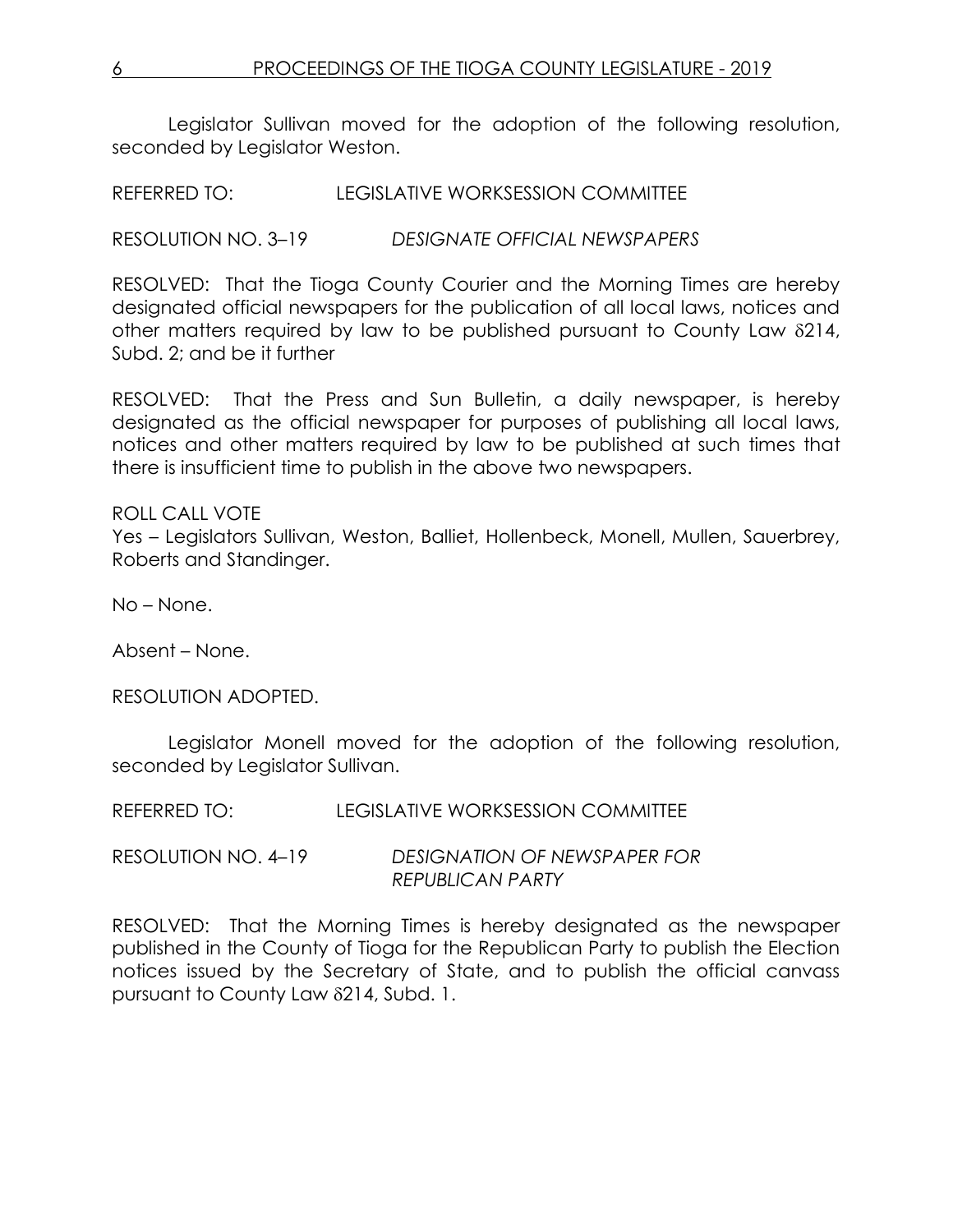ROLL CALL VOTE

Yes – Legislators Sullivan, Weston, Balliet, Hollenbeck, Monell, Mullen, Sauerbrey, Roberts and Standinger.

No – None.

Absent – None.

RESOLUTION ADOPTED.

Legislator Sullivan moved for the adoption of the following resolution, seconded by Legislator Weston.

| REFERRED TO: | LEGISLATIVE WORKSESSION COMMITTEE |
|--------------|-----------------------------------|
|              |                                   |

RESOLUTION NO. 5–19 *DESIGNATION OF NEWSPAPER FOR DEMOCRATIC PARTY*

RESOLVED: That the Tioga County Courier is hereby designated as the newspaper published in the County of Tioga for the Democratic Party to publish the Election notices issued by the Secretary of State, and to publish the official canvass pursuant to County Law 8214, Subd. 1.

ROLL CALL VOTE

Yes – Legislators Sullivan, Weston, Balliet, Hollenbeck, Monell, Mullen, Sauerbrey, Roberts and Standinger.

No – None.

Absent – None.

RESOLUTION ADOPTED.

Legislator Hollenbeck moved for the adoption of the following resolution, seconded by Legislator Sullivan.

REFERRED TO: LEGISLATIVE WORKSESSION COMMITTEE

RESOLUTION NO. 6–19 *SET SALARY OF CHAIR*

RESOLVED: That the salary of the Chair of the Tioga County Legislature be set at \$35,956 per year, which includes the salary received as County Legislator of \$11,119 and an additional \$24,837 to serve as Chair.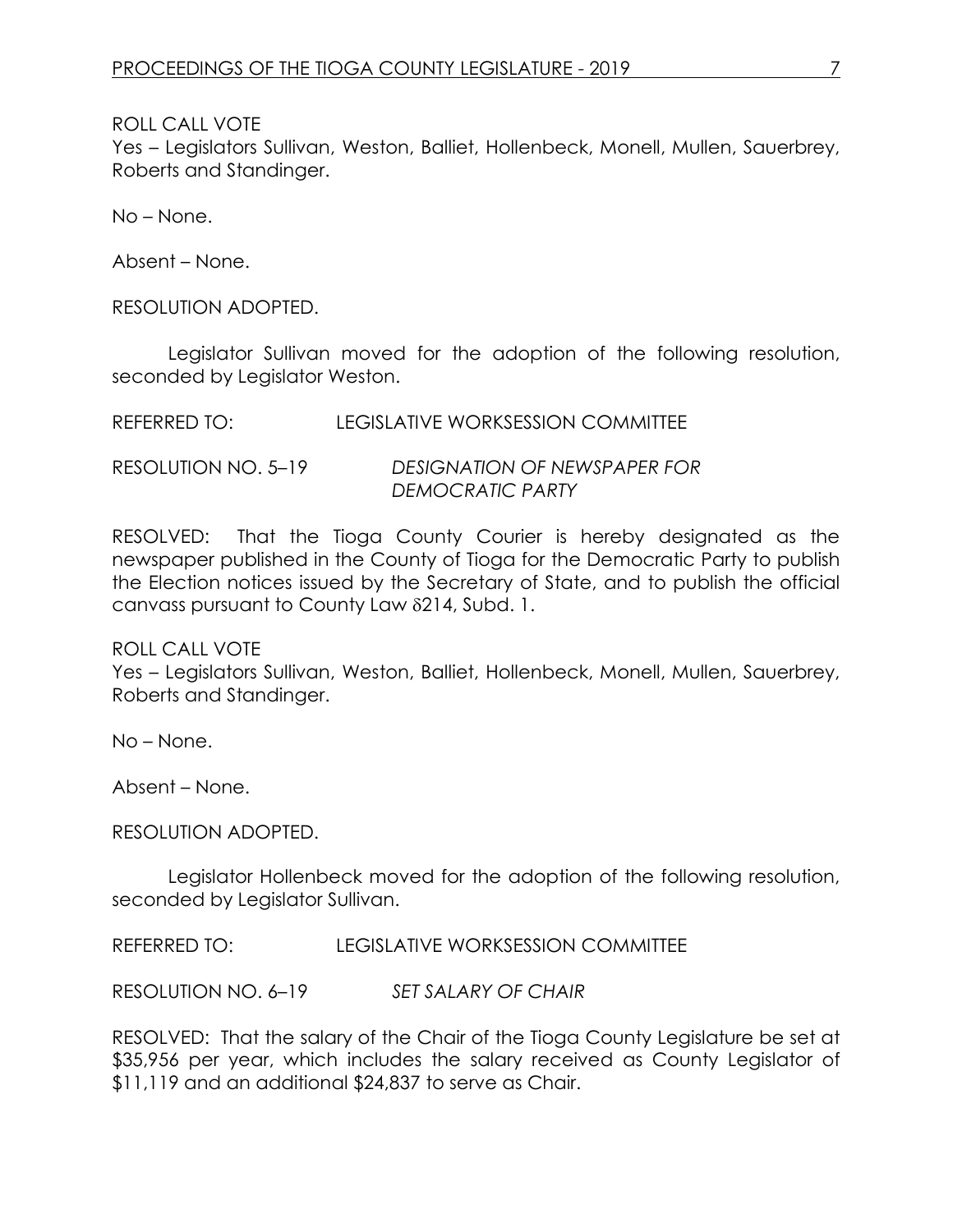ROLL CALL VOTE

Yes – Legislators Sullivan, Weston, Balliet, Hollenbeck, Monell, Mullen, Sauerbrey, Roberts and Standinger.

No – None.

Absent – None.

RESOLUTION ADOPTED.

Legislator Sullivan moved for the adoption of the following resolution, seconded by Legislator Mullen.

RESOLUTION NO. 7–19 *FIX DATES AND TIMES OF TIOGA COUNTY LEGISLATIVE MEETINGS*

RESOLVED: That the Tioga County Legislature during 2019 shall meet regularly in the Edward D. Hubbard Auditorium of the Ronald E. Dougherty County Office Building, 56 Main Street, Owego, New York at 12:00 P.M. on the Tuesday following Committees which are held during the first full work week of the month; and be it further

RESOLVED: That the, March, June, September and December 2019 Legislative meetings shall be held at 6:00 P.M.

Legislator Sullivan spoke. "In order to be as available to the public as possible we have always set aside at least these four dates throughout the year to hold our monthly regular meetings in the evening. In the 10 years that I have been on the Legislature, that has not increased attendance whatsoever. I would more be in favor of holding these meetings at our normal daytime hours, however in the event of large issues of which during my 10 years there were two, one was the Barton Transfer Station and its closure, and the other was the problems with the bus transportation system thanks to New York State, which we ended up no longer being able to afford, I would rather see that in those events no matter what time of year it is that we conduct meetings associated with those items in the evening. For that reason, I am not in favor of approving this resolution."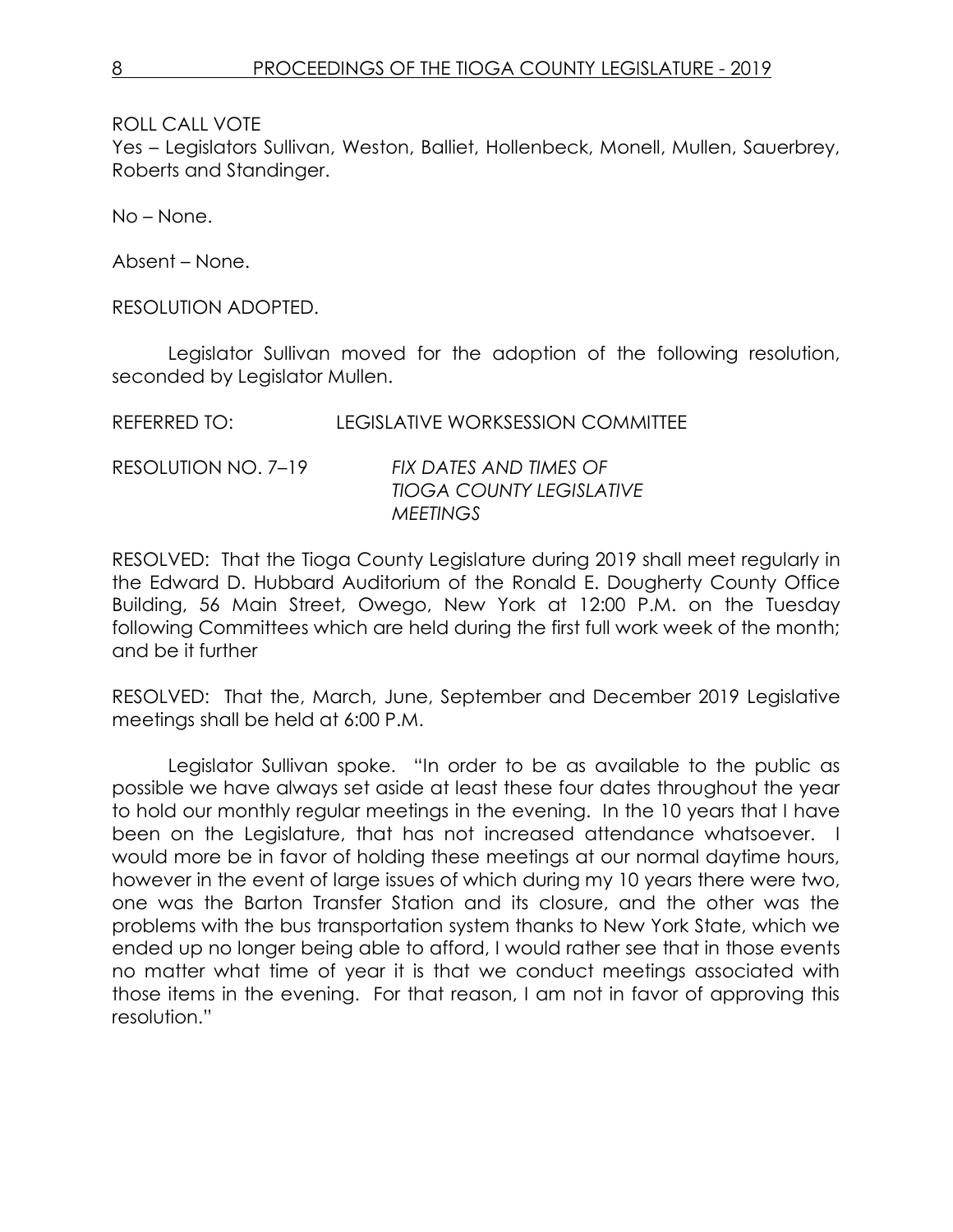ROLL CALL VOTE

Yes – Legislators Weston, Balliet, Mullen, Sauerbrey, Roberts and Standinger.

No – Legislators Sullivan, Hollenbeck and Monell.

Absent – None.

RESOLUTION ADOPTED.

Legislator Sullivan moved for the adoption of the following resolution, seconded by Legislator Standinger.

| REFERRED TO:        | <b>LEGISLATIVE WORKSESSION</b> |
|---------------------|--------------------------------|
| RESOLUTION NO. 8-19 | APPOINT COUNTY AUDITOR         |
|                     | AND DEPUTY COUNTY AUDITOR      |

WHEREAS: The County is required to appoint a County Auditor and Deputy County Auditor to process and review the Purchase Orders submitted by County Departments for payment of a variety of bills; and

WHEREAS: The terms for these appointments coincide with Legislator Group One and are due for reappointment as of January 1, 2019; therefore be it

RESOLVED: That Maureen L. Dougherty, be and hereby is appointed County Auditor for a three (3) year term, commencing January 2, 2019 and ending December 31, 2021; and be it further

RESOLVED: That Cathy Haskell be and hereby is appointed Deputy Tioga County Auditor, to act in the absence of the County Auditor, said term to be the same as that of the County Auditor.

ROLL CALL VOTE

Yes – Legislators Sullivan, Weston, Balliet, Hollenbeck, Monell, Mullen, Sauerbrey, Roberts and Standinger.

No – None.

Absent – None.

RESOLUTION ADOPTED.